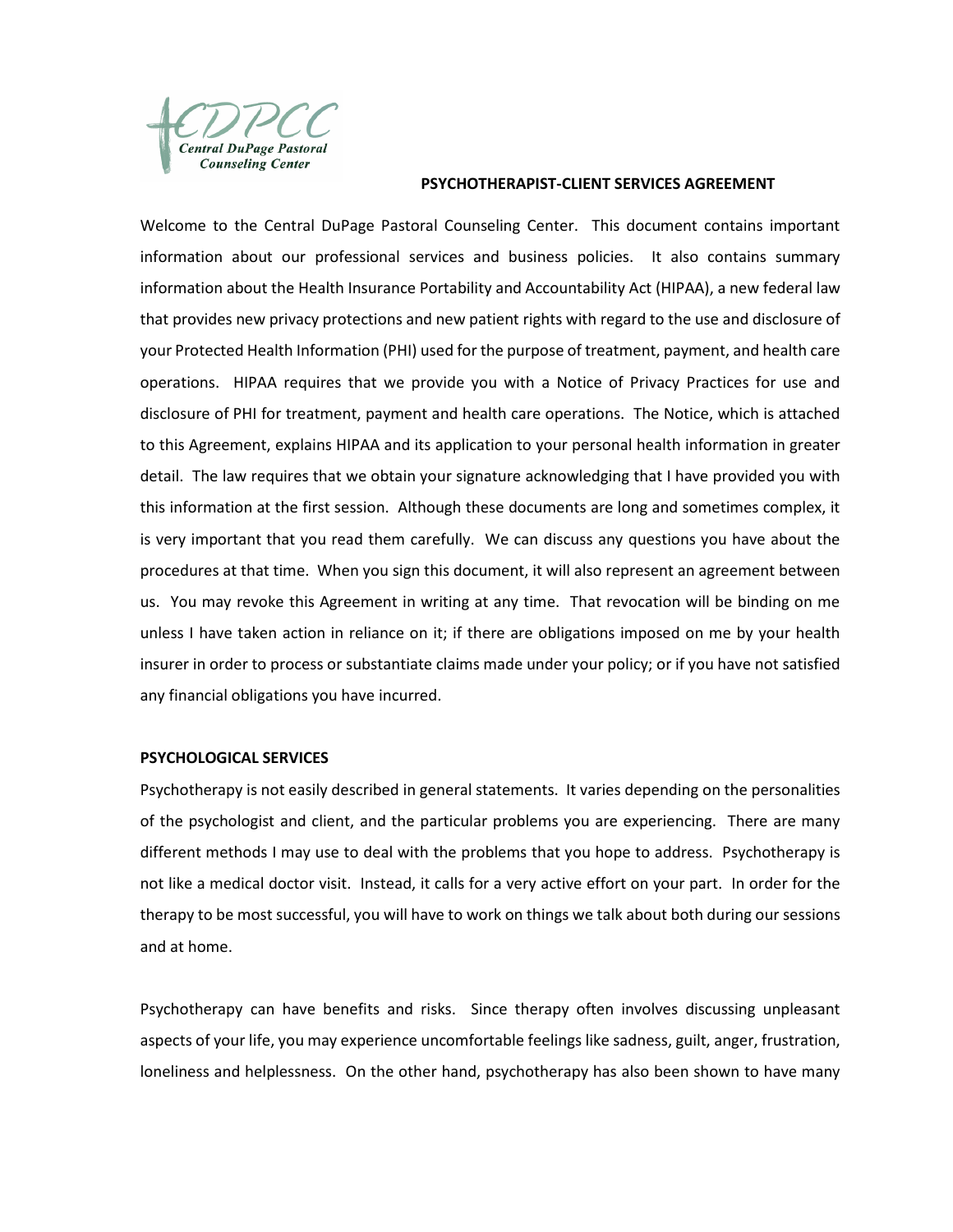benefits. Therapy often leads to better relationships, solutions to specific problems, and significant reductions in feelings of distress. But there are no guarantees of what you will experience.

Our first few sessions will involve an evaluation of your needs. By the end of the evaluation, I will be able to offer you some first impressions of what our work will include and a treatment plan to follow, if you decide to continue with therapy. You should evaluate this information along with your own opinions of whether you feel comfortable working with me. Therapy involves a large commitment of time, money and energy, so you should be very careful about the therapist you select. If you have questions about my procedures, we should discuss them whenever they arise. If your doubts persist, I will be happy to help you set up a meeting with another mental health professional for a second opinion.

#### **MEETINGS**

I normally conduct an evaluation that will last from one to four sessions. During this time, we can both decide if I am the best person to provide the services you need in order to meet your treatment goals. If psychotherapy is begun, I will usually schedule one 30-50-minute session (one appointment hour of 30-50 minutes duration) per week at a time we agree on, although some sessions may be longer or more frequent. **Once an appointment is scheduled, you will be expected to pay for it unless you provide 24 hours advance notice of cancellation [unless we both agree that you were unable to attend due to circumstances beyond your control]. It is important to note that insurance companies do not provide reimbursement for cancelled sessions.** 

# **PROFESSIONAL FEES**

My hourly fee is listed on the attached sheet. In addition to weekly appointments, I charge this amount for other professional services you may need, though I will break down the hourly cost if I work for periods of less than one hour. Other services include report writing, telephone conversations lasting longer than five minutes, consulting with other professionals with your permission, preparation of records or treatment summaries, and the time spent performing any other service you may request of me. If you become involved in legal proceedings that require my participation, you will be expected to pay for all of my professional time, including preparation and transportation cost, even if I am called to testify by another party. Because of the difficulty of legal involvement, I charge \$200 per hour for preparation and attendance at any legal proceeding.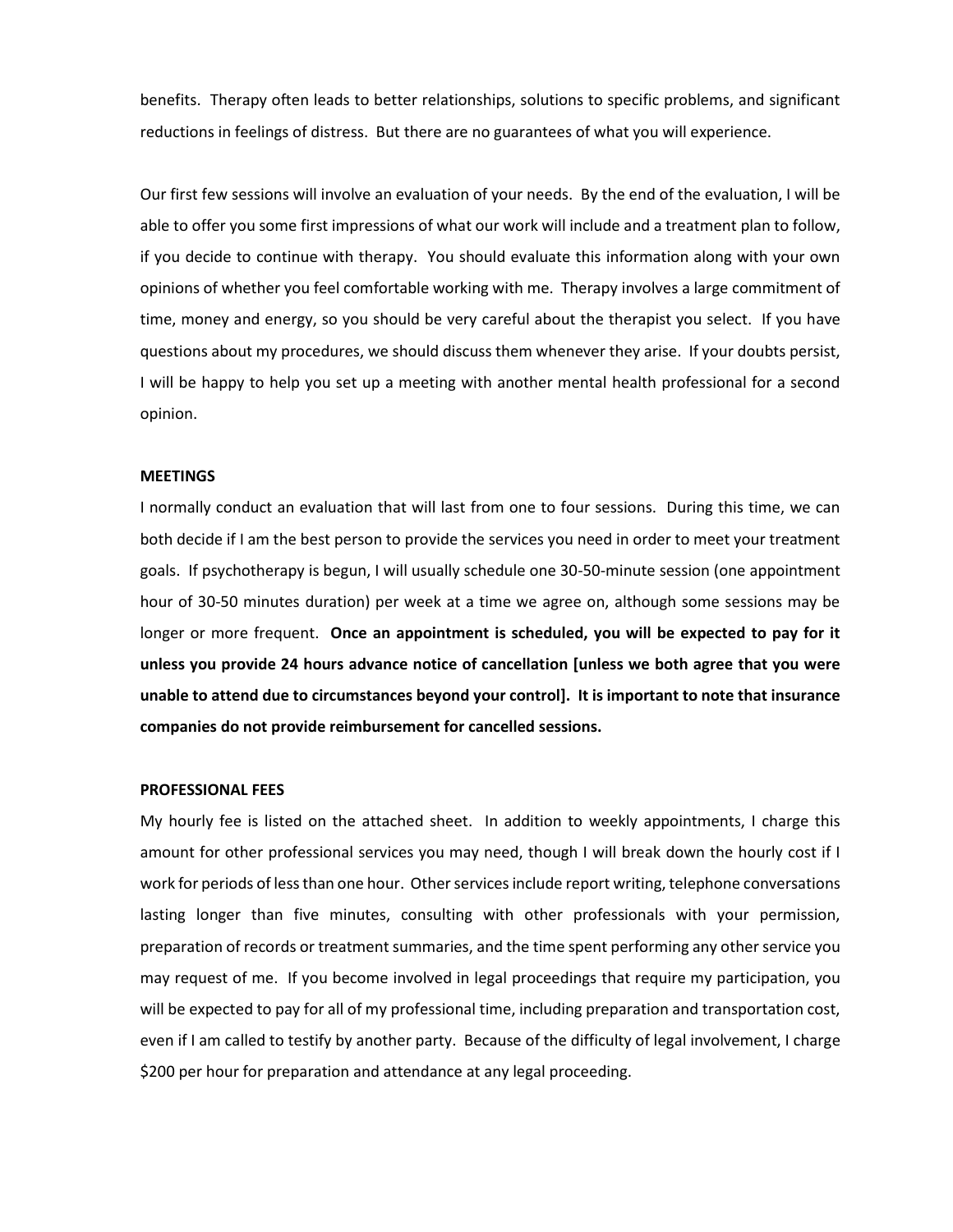# **CONTACTING ME**

Due to my work schedule, I am often not immediately available by telephone. I schedule all appointments and changes should be discussed with me personally. While I am usually in my office between 9 a.m. and 5 p.m., I probably will not answer the phone when I am with a client. When I am unavailable, my telephone is answered by voicemail or by the receptionist. I will make every effort to return your call on the same day you make it, with the exception of weekends and holidays. If you are difficult to reach please inform me of some times when you will be available. If you are unable to reach me and feel that you can't wait for me to return your call, contact your family physician or the nearest emergency room and ask for the psychologist or psychiatrist on call. For emergencies, please call 911. If I will be unavailable for an extended time, I will provide you with the name of a colleague to contact, if necessary.

#### **LIMITS ON CONFIDENTIALITY**

The law protects the privacy of all communications between a patient and psychologist. In most situations, I can only release information about your treatment to others if you sign a written Authorization form that meets certain legal requirements imposed by HIPAA and/or Illinois law. However, in the following situations, no authorization is required:

- I may occasionally find it helpful to consult other health and mental health professionals about a case. During consultation, I make every effort to avoid revealing your identity. The other professionals are also legally bound to keep the information confidential. If you don't object, I will not tell you about these consultations unless I feel that it is important to our work together. I will note all consultations in your Clinical Record.
- You should be aware that I practice with other mental health professionals and that I employ administrative staff. In most cases, I need to share protected information with these individuals for both clinical and administrative purposes, such as scheduling, billing and quality assurance. All of the mental health professionals are bound by the same rules of confidentiality. All staff members have been given training about protecting your privacy and have agreed not to release any information outside of the practice without the permission of a professional staff member.
- I also have contracts with insurance companies, psychiatric consultants, professional schools (practicum students), legal services, accounting firms, electronic billing organizations, computer consultants and collection agencies. As required by HIPAA, I have a formal business associate contract with this/these business(es), in which it/they promise to maintain the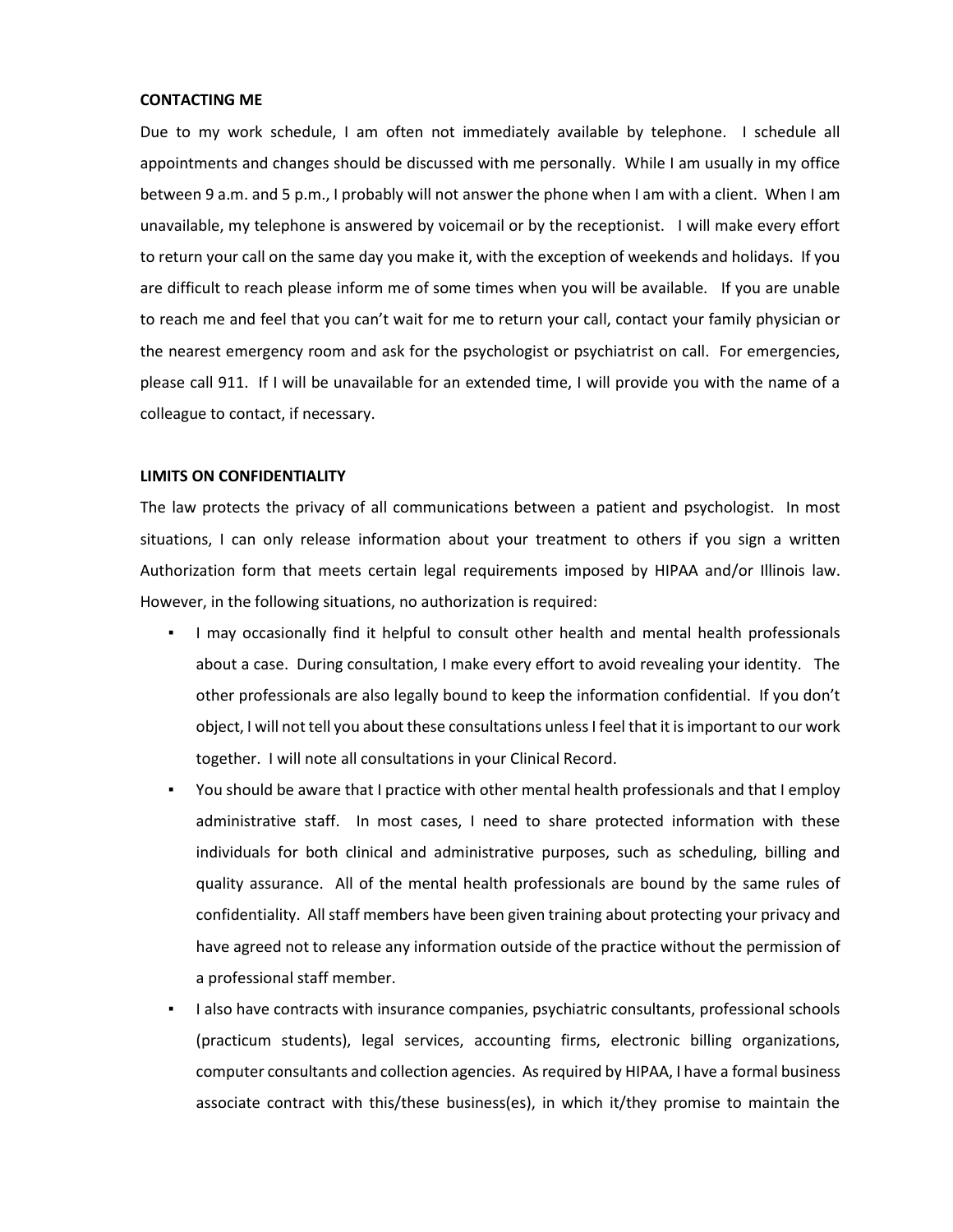confidentiality of this data except as specifically allowed in the contract or otherwise required by law. If you wish, I can provide you with the names of these organizations and/or blank copy of this contract.

- Disclosures required for health insurers or for overdue fees are discussed elsewhere in this Agreement.
- If you are involved in a court proceeding and a request is made for information concerning your diagnosis and treatment, such information is protected by the psychologist-patient privilege law. I cannot disclose any information without a court order. If you are involved in or contemplating litigation, you should consult with your attorney to determine whether a judge would likely to order me to disclose information.
- If a government agency is requesting the information for health oversight activities, I may be required to provide it for them.
- If a client files a complaint or lawsuit against me, I may disclose relevant information regarding that client in order to defend myself.
- If you file a worker's compensation claim, and I render treatment or services in accordance with the provisions of Illinois Workers' Compensation law, I must, upon appropriate request, provide a copy of your record to you employer or his/her appropriate designee.

There are some situations in which I am legally obligated to take action, which I believe are necessary to attempt to protect others from harm and I may have to reveal some information about a client's treatment.

- If I have reasonable cause to believe that a child under 18 known to me in my professional capacity may be an abused child or a neglected child, the law requires that I file a report with the local office of Department of Children and Family Services. Once such a report is filed, I may be required to provide additional information.
- If I have reason to believe that an adult over the age of 60 living in a domestic situation has been abused or neglected in the preceding 12 months, the law requires that I file a report with the agency designated to receive such reports by the Department of Aging. Once such a report is filed, I may be required to provide additional information.
- If you have made a specific threat or violence toward another or if I believe that you present a clear, imminent risk of serious physical harm to another, I may be required to disclose information in order to take protective actions. These actions may include notifying the potential victim, contacting the police, or seeking hospitalization for you.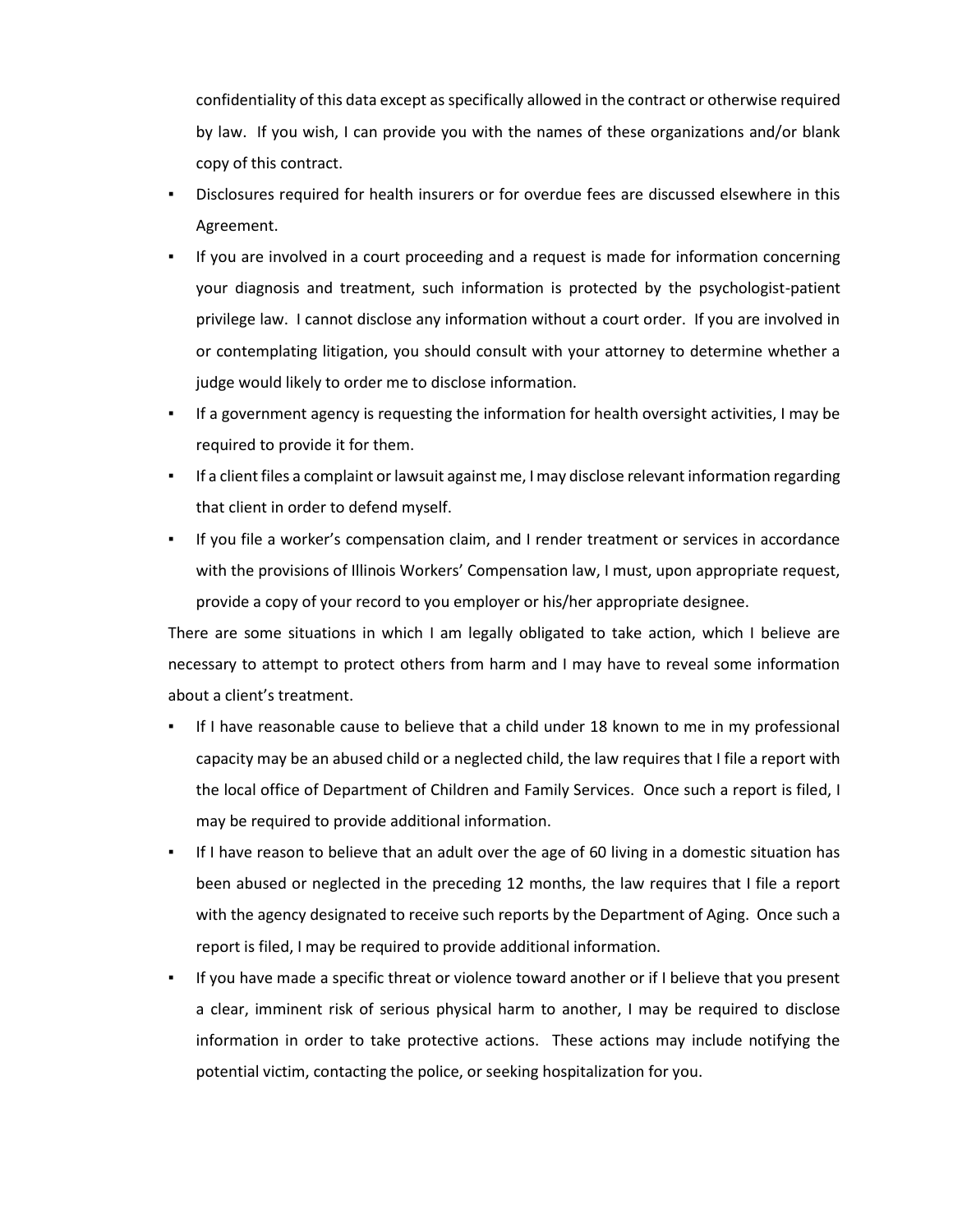**•** If I believe that you present a clear, imminent risk of serious physical or mental injury or death to yourself, I may be required to disclose information in order to take protective actions. These actions may include seeking your hospitalization or contacting family members or others who can assist in protecting you.

If such a situation arises, I will make every effort to fully discuss it with you before taking any action and I will limit my disclosure to what is necessary.

While this written summary of exceptions to confidentiality should prove helpful in informing you about potential problems, it is important that we discuss any questions or concerns that you may have now or in the future. The laws governing confidentiality can be quite complex, and I am not an attorney. In situations where specific advice is required, formal legal advice may be needed.

# **PROFESSIONAL RECORDS**

You should be aware that, pursuant to HIPAA, I keep Protected Health Information (PHI) about you in two sets of professional records. One set constitutes your Office Record. It includes personal information about your address, phone number, insurance, social security number, sessions billed and financial information. In addition, I also keep a set of Psychotherapy Notes. These Notes are for my own use and are designed to assist me in providing you with the best treatment. While the contents of Psychotherapy Notes vary from client to client, they can include the contents of our conversations, my analysis of those conversations, and how they impact on your therapy. They also contain particularly sensitive information that you may reveal to me that is not required to be included in your Office Record. Furthermore, they include diagnosis, treatment goals, notes from professional consultation and records from other providers. These Psychotherapy Notes are kept separate from your Office Record. While insurance companies can request and receive a copy of your Office Record, they cannot receive a copy of your Psychotherapy Notes without your authorization. Insurance companies cannot require your authorization as a condition of coverage nor penalize you in any way for your refusal. You may examine and/or receive a copy of both sets of records, if you request it in writing. Because these are professional records, they can be misinterpreted and/or upsetting to untrained readers. For this reason, I recommend that you initially review them in my presence, or have them forwarded to another mental health professional so you can discuss the contents. In most circumstances, I am allowed to charge a copying fee of \$.10 per page (and for certain other expenses).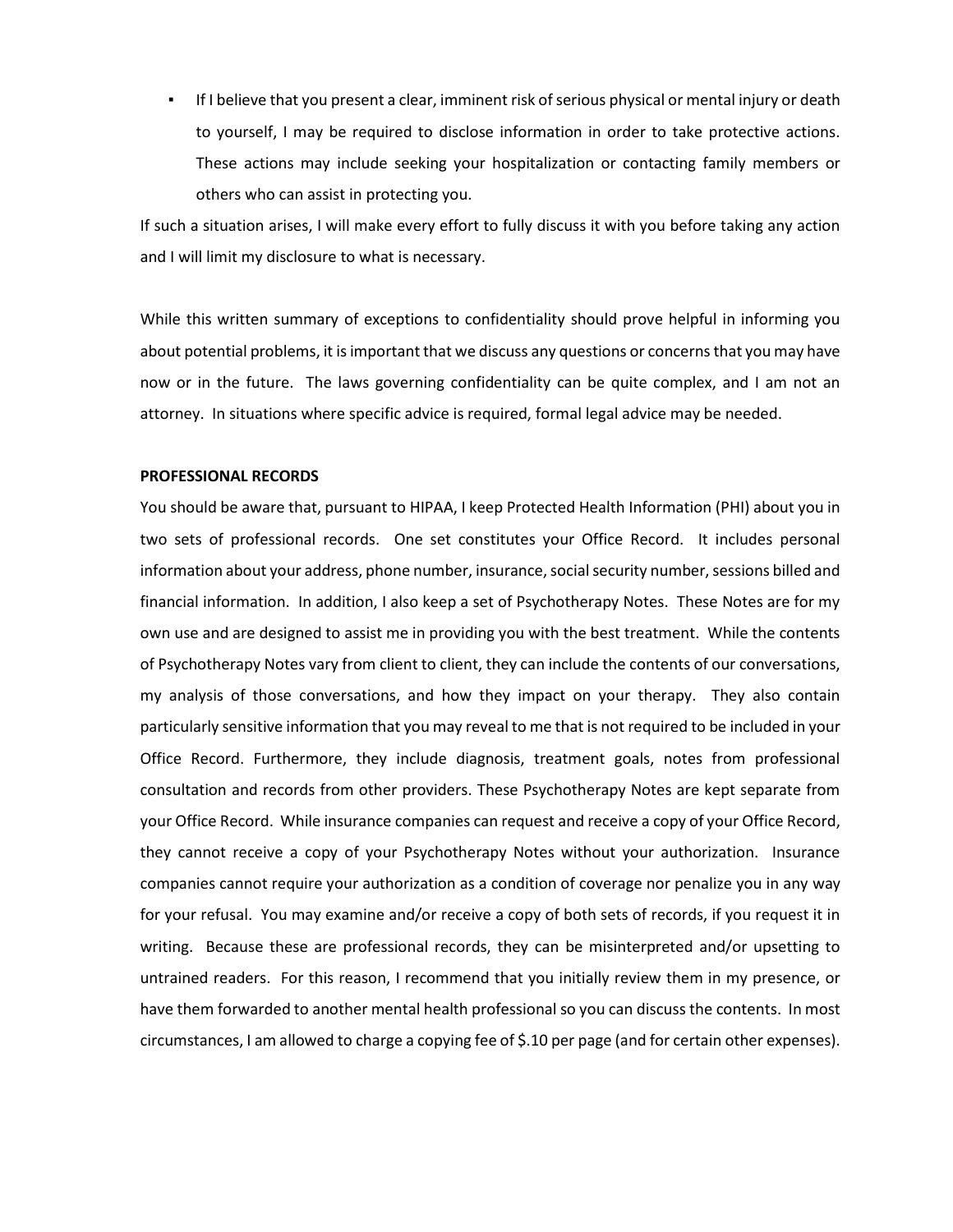## **CLIENT RIGHTS**

HIPAA provides you with several new or expanded rights with regard to your Clinical Records and disclosures of protected health information. These rights include requesting that I amend your record; requesting restrictions on what information from your Office Records is disclosed to others; requesting an accounting of most disclosures of protected health information that you have neither consented to nor authorized; determining the location to which protected information disclosures are sent; having any complaints you make about my policies and procedures recorded in your records; and the right to a paper copy of this Agreement, the attached Notice form, and my privacy policies and procedures. I am happy to discuss any of these rights with you.

## **MINORS AND PARENTS**

Clients under 12 years of age and their parents should be aware that the law allows parents to examine their child's treatment records. Parents of children between 12 and 18 cannot examine their child's records unless the child consents and unless I find that there are no compelling reasons for denying the access. Parents are entitled to information concerning their child's current physical and mental condition, diagnosis, treatment needs, services provided and services needed. Since parental involvement is often crucial to successful treatment, in most cases, I require that clients between **12** and **18** years of age and their parents enter into an agreement that allows parents access to certain additional treatment information. If everyone agrees, during treatment, I will provide parents with general information about the progress of their child's treatment, and his/her attendance at scheduled sessions. I will also provide parents with a summary of treatment when it is complete. Any other communication will require the child's Authorization, unless I feel that the child is in danger or is a danger to someone else, in which case, I will notify the parents of my concern. Before giving parents any information, I will discuss the matter with the child, if possible, and do my best to handle any objections he/she may have.

# **BILLING AND PAYMENTS**

You will be expected to pay for each session at the time it is held, unless we agree otherwise or unless you have insurance coverage that requires another arrangement. Payment schedules for other professional services will be agreed to when they are requested.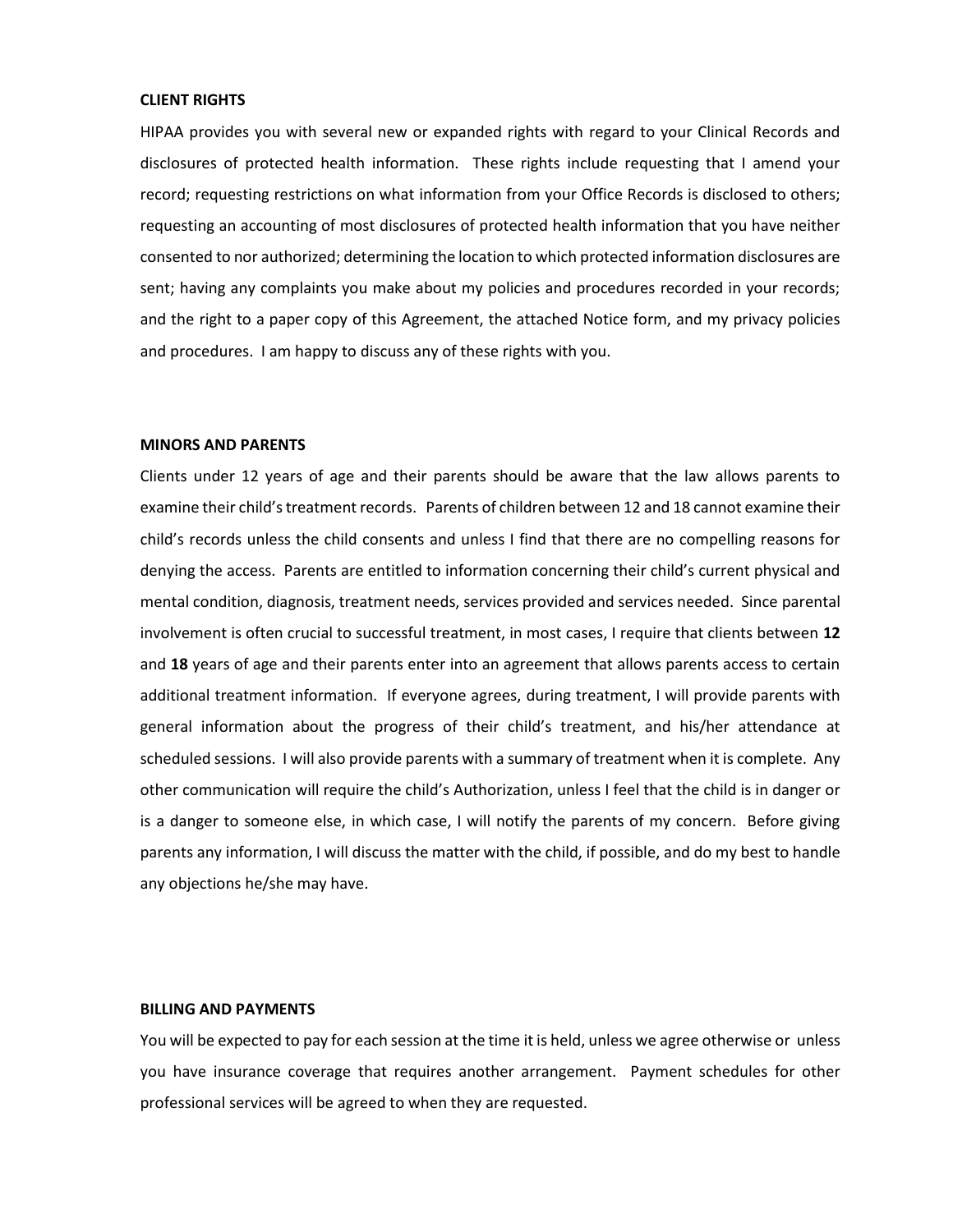If your account has not been paid for more than 60 days and arrangements for payment have not been agreed upon, I have the option of using legal means to secure the payment. This may involve hiring a collection agency or going through small claims court which will require me to disclose otherwise confidential information. In most collection situations, the only information I release regarding a client's treatment is his/her name, the nature of services provided, and the amount due. If such legal action is necessary, its costs will be included in the claim.

# **INSURANCE REIMBURSEMENT**

In order for us to set realistic treatment goals and priorities, it is important to evaluate what resources you have available to pay for your treatment. If you have a health insurance policy, it will usually provide some coverage for mental health treatment. I will fill our forms and provide you with whatever assistance I can in helping you receive the benefits to which you are entitled; however, you (not your insurance company) are responsible for full payment of my fees. It is very important that you find out exactly what mental health services your insurance policy covers.

You should carefully read the section in your insurance coverage booklet that describes mental health services. If you have questions about the coverage, call your plan administrator. Of course, I will provide you with whatever information I can based on my experience and will be happy to help you in understanding the information you received from your insurance company. If it is necessary to clear confusion, my office staff and I are willing to call the company on your behalf.

Due to the rising costs of healthcare, insurance benefits have increasingly become more complex. It is sometimes difficult to determine exactly how much mental health coverage is available. "Managed Health Care '' plans such as HMOs and PPOs often require authorization before they provide reimbursement for mental health services. These plans are often limited to short-term treatment approaches designed to work out specific problems that interfere with a person's usual level of functioning. It may be necessary to seek approval for more therapy after a certain number of sessions. While much can be accomplished in short-term therapy, some patients feel that they need more services after insurance benefits end.

You should also be aware that your contract with your health insurance company requires that you authorize me to provide it with information relevant to the services that I provide to you. If you are